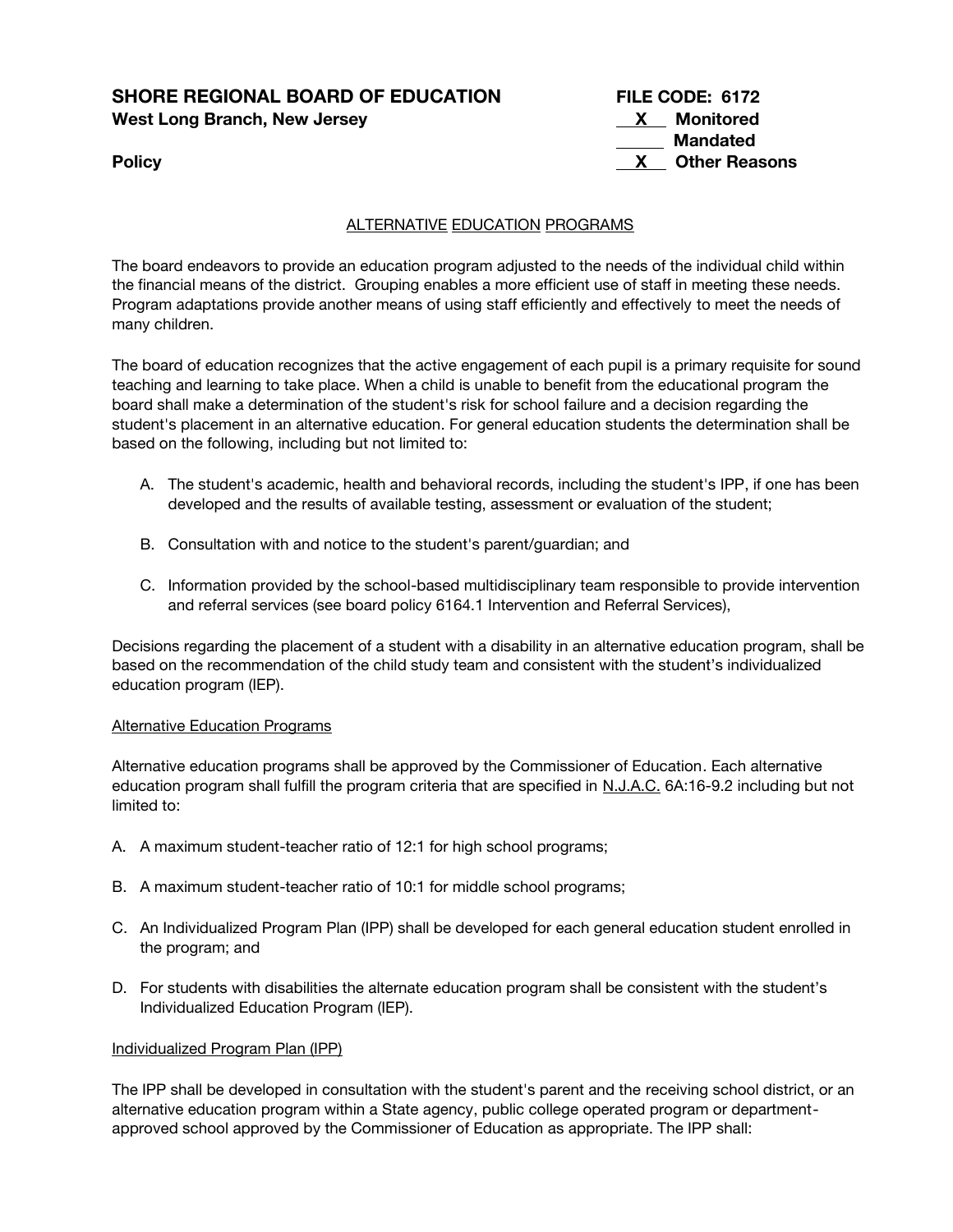File Code: 6172

#### ALTERNATIVE EDUCATIONAL PROGRAMS (continued)

- A. Be developed by a multidisciplinary team of professionals with knowledge of the student's educational, behavioral, emotional, social and health needs;
- B. Identify the appropriate instructional and support services for addressing the student's identified needs;
- C. Be developed in accordance with the format prescribed by the Commissioner of Education and implemented within 30 calendar days of the student's placement in the alternative education program but need not, be developed prior to the student's placement.

The multidisciplinary team that reviews the IPP shall include district staff and staff from the alternative education program who have knowledge of the student's educational, behavioral, emotional, social and health needs.

The multidisciplinary team shall review and, as appropriate, revise the IPP prior to the completion of the student's anticipated enrollment in the alternative education program or prior to the end of the school year, whichever occurs first. Additionally the multidisciplinary team may review and revise the IPP, as needed, at any time during the student's enrollment in the alternative education program.

The student's parent shall be advised of revisions to the IPP.

#### Home Schooling

The board acknowledges the right of parents/guardians to educate their children at home. The board is not required by law to allow a resident child educated elsewhere than at school to participate in the regular school curriculum or in extracurricular or sports activities. The board may:

- A. Allow a child educated elsewhere than at school to participate in curricular and extracurricular activities or sports activities;
- B. Loan books or materials to a child educated elsewhere than at school.

#### Required Services to Home Schooled Students

When a student of this district is home schooled, the district shall:

A. Provide payment for tuition when a student is enrolled in a shared-time vocational school program. Once a resident student is enrolled in a shared-time vocational school program the student becomes a public school student;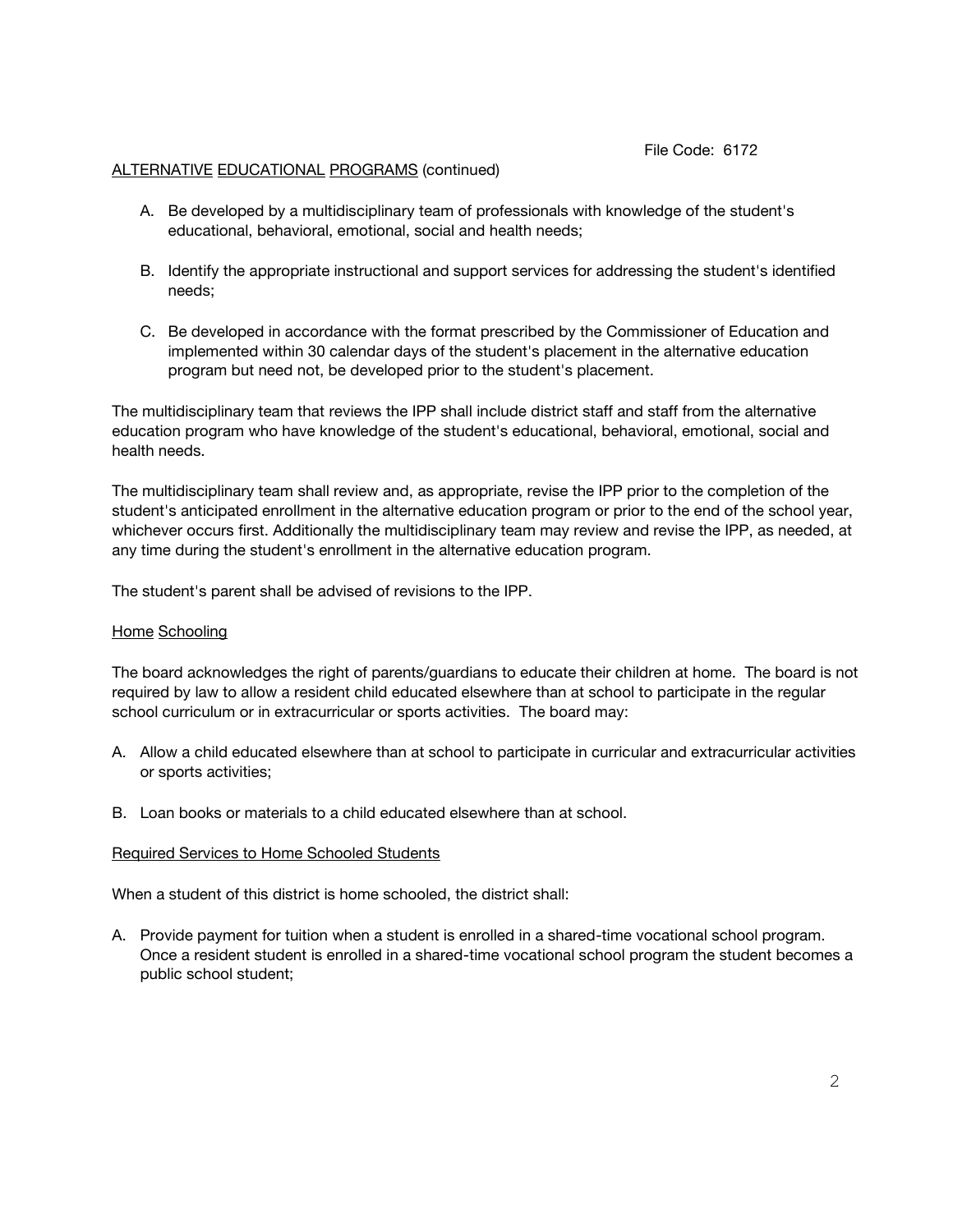#### File Code: 6172

## ALTERNATIVE EDUCATIONAL PROGRAMS (continued)

B. Review any written request for a special education evaluation and if warranted conduct an evaluation as described in board policy 6171.4 Special Education and in accordance with the federal special education law, Individuals with Disabilities Education Act (P.L. 108-446 §612).

If the child is eligible for special education and related services, the district shall make a free, appropriate public education available only if the child enrolls in the district. If the child does not enroll in the district, but the district chooses to provide services, the district will develop a plan for the services to be provided.

## Removal for Weapons Offenses or Assault

Any pupil who is convicted or found to be delinquent for the following offenses shall be immediately removed by the principal from the district's regular education program for a period of not less than one calendar year and placed in an alternative education school or program pending a hearing before the board of education to remove the pupil:

- A. Possessing a firearm on any school property, on a school bus, or at a school-sponsored function; or
- B. Committing a crime while possessing a firearm.

The chief school administrator shall determine at the end of the year whether the pupil is to return to the district's regular education program, in accordance with procedures established by the Commissioner of Education.

Any pupil who assaults a pupil, teacher, administrator, board member, or other district employee with a weapon other than a firearm on school property, on a school bus, or at a school-sponsored function must be immediately removed from the school's regular education program and placed in an alternative school or program, pending a hearing before the board. The chief school administrator shall determine when the child shall return to the regular education program.

| Adopted:             | No date                     |
|----------------------|-----------------------------|
| NJSBA Review/Update: | April 2012,                 |
| Readopted:           | July 26, 2012, Feb 23, 2017 |

Key Words

Alternative Educational Programs, Home Schooling, At-Risk Students

**Legal References:** N.J.S.A. 18A:111 General mandatory powers and duties N.J.S.A. 18A:37-1 et seq. Discipline of pupil See particularly: N.J.S.A. 18A:37-2.2